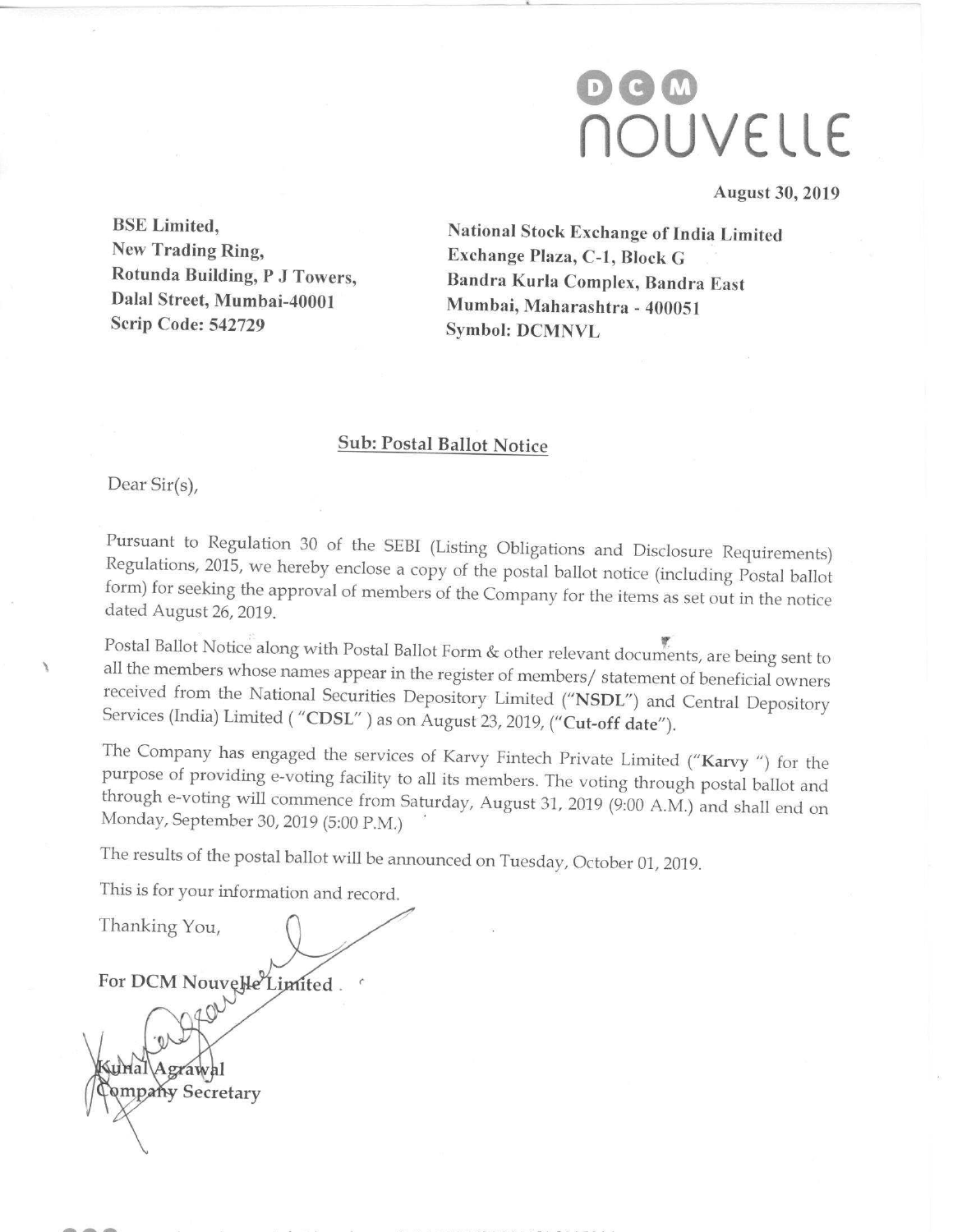## **DCM NOUVELLE LIMITED CIN:L17309DL2016PLC307204 Regd Office: 407, Vikrant Tower, 04, Rajendra Place, New Delhi-110008 Website:www.dcmnvl.com, Ph. No. 011-4501 3348, Email:dcmnouvelleltd@gmail.com**

## **NOTICE OF POSTAL BALLOT**

#### **(Notice pursuant to Section 110 of the Companies Act, 2013, as amended, read with Rule 22 of the Companies (Management and Administration) Rules, 2014, as amended)**

Dear Members,

Notice is hereby given, pursuant to provisions of Section 110 of the Companies Act, 2013 (the "Act"), read with Rule 22 of the Companies (Management and Administration) Rules, 2014 (the "**Management Rules**") including any statutory modification, clarification, substitution or re-enactment thereof for the time being in force, and other applicable provisions, if any, for seeking the approval of the Members by way Postal Ballot including remote E-voting on the Special Resolutions and or Ordinary Resolution(s) as set out in this Notice.

An Explanatory Statement pursuant to Section 102 of the Act and other applicable provisions of the Act, pertaining to the resolutions setting out the material facts and the reasons thereof, is appended along with a Notice of Postal ballot.

In compliance with Regulation 44 of the Securities and Exchange Board of India (Listing Obligations and Disclosure Requirements) Regulations, 2015 and the provisions of Section 108 & 110 of the Act read with the Rule 20 & 22 of the Management Rules , DCM Nouvelle Limited (the "Company") is pleased to provide electronic voting ("e-voting") facility to its members to enable them to cast their votes electronically. The Company is providing e-voting facility through Karvy Fintech Private Limited ("Karvy").

Members desiring to exercise their vote by Postal Ballot are requested to carefully read the instructions printed herein and return the Postal Ballot Form duly completed in the enclosed self-addressed Business Reply Envelope.

Postal Ballot Form can also be sent by courier/speed post at the expense of the Members or be deposited personally at the address given on the self-addressed Business Reply Envelope.

Shareholders desiring to opt for e-voting as per the facilities arranged by the Company are requested to read the instructions under the sub-heading "Remote E-Voting Facility" under pt. 12" of the Notes of this notice. References to Postal Ballot in this Notice include votes received electronically.

Pursuant to Rule 22(5) of the Management Rules, the Board of Directors of the Company has appointed Mrs. Pragnya Parimita Pradhan, Practicing Company Secretary (Membership No. ACS 32778 & Certificate of Practice No. 12030) as the Scrutinizer to conduct postal ballot and the e-voting process in a fair and transparent manner.

The remote E-voting facility will be available during the following voting period:

#### **Commencement of E-voting: From 9:00 a.m. (IST) on Saturday, August 31, 2019 and**

**End of E-voting: Up to 5:00 p.m. (IST) on Monday, September 30, 2019.**

## **E-Voting shall not be allowed beyond 5 p.m. (IST) on Monday, September 30, 2019, and shall be disabled by Karvy Fintech Private Limited.**

During the e-voting period, Members holding shares either in physical form or in Dematerialized form, as on **Friday, August 23, 2019 (cut off date)** may cast their vote electronically**.**

In the event, the draft resolutions as set out in the Notice are assented by the requisite majority by means of e-voting or Postal Ballot (whichever method the Members opts for), they shall be deemed to have been passed as Special Business at a General Meeting.

The Members are requested to consider and, if thought fit, pass the following resolution (s), as **Special Resolution and or Ordinary Resolution(s)**:

#### **ITEM NO 1: To Consider and appoint Mr Hemant Bharat Ram as Managing Director of the Company.**

To consider and if thought fit, to pass the following Resolution as a **Special Resolution:**

"**RESOLVED THAT** pursuant to provisions of Sections 196, 197, 198 , 203 read with Schedule V of the Companies Act, 2013 and the Companies (Appointment and Remuneration of Managerial Personnel) Rules, 2014 or any other applicable provisions including any modification or re-enactment thereof, if any, and the Articles of Association of the Company and as recommended by Nomination and Remuneration Committee and approved by Board of Directors, consent of the members be and is hereby accorded to the appointment of Mr Hemant Bharat Ram (DIN:00150933) as a Managing Director of the Company for a period of 5 (five) years w.e.f. April 1,2019, whose period of office shall be liable to determination by retirement by rotation, on a remuneration, terms and conditions mentioned below:

A) Salary per month : Rs. 16,11,165/-

(includes Basic Salary, Special, Personal and Education Allowance)

- B) Other reimbursements/Perquisites:
	- i) Rent free accommodation leased/House Rent Allowance upto 50% of Basic Salary.
	- ii) Medical Allowances / expenses for self and family at actuals as per Rules of the Company upto Rs. 50,000/- per annum.
	- iii) Group Personal accident /medical policy as per Rules of the Company.
	- iv) Leaves in accordance with rules framed by the Company.
	- v) Contribution to Provident Fund and Super annuation/Annuity Fund will be as per Scheme of the Company.
	- vi) Gratuity payable shall be at a rate not exceeding 15 days salary for each completed year of service or part thereof in excess of six months as per Scheme of the Company
	- vii) Encashment of unavailed leave at the end of the tenure or at specified intervals will be as per Scheme of the Company.
	- viii) LTA in accordance with rules framed by the Company.

In addition to the above, he shall also be entitled to following facilities necessary for the purposes of business, which will not be considered as perquisites:

- i. Company maintained car(s) with driver(s);
- ii. Telephone(s) facility.

However, for the personal use of car, the amount equivalent to the perquisite value of the car(s) as per Income Tax Act shall be recovered from him.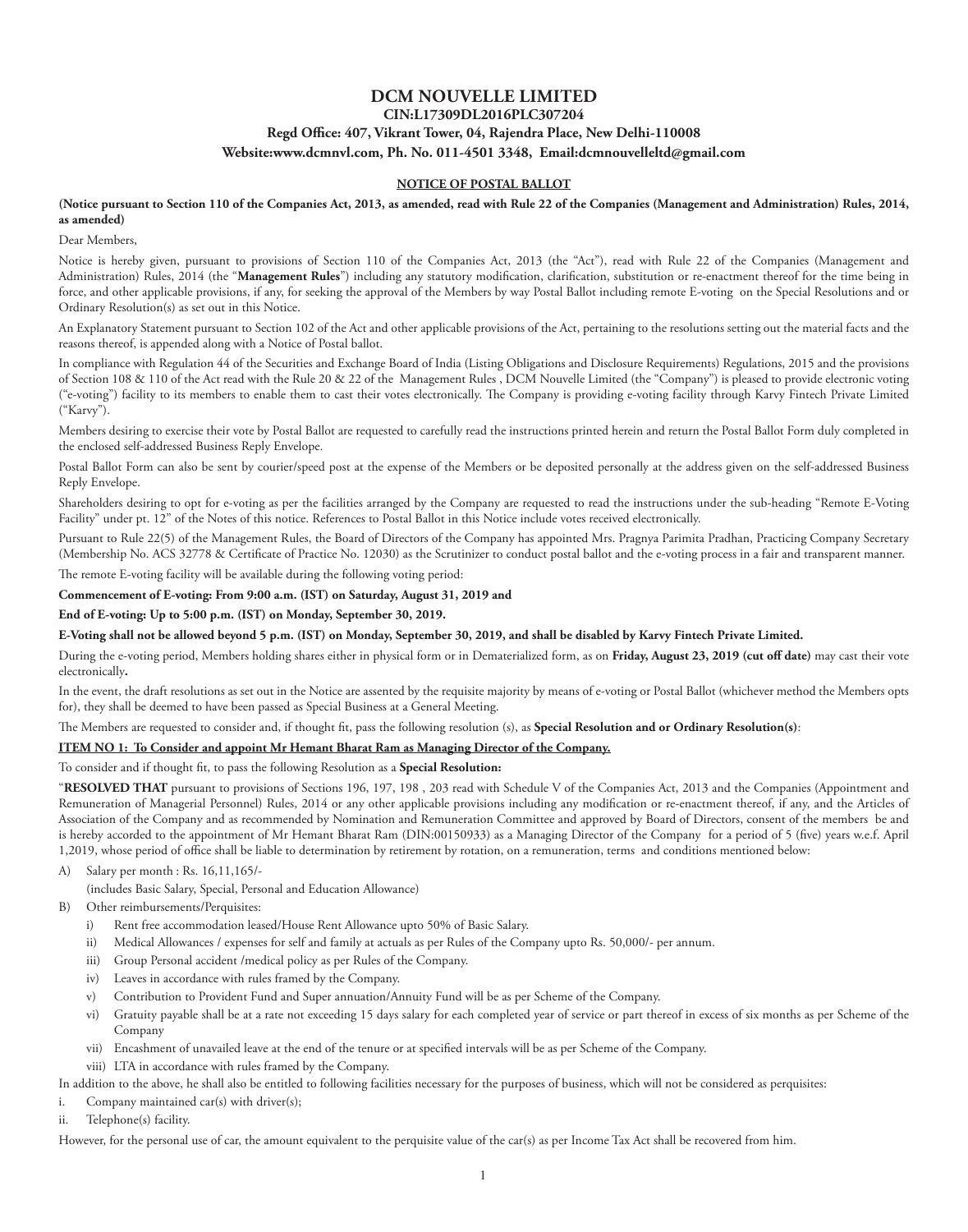The annual increase in total remuneration (as stated above) and Commission / Annual performance bonus payable to Mr. Hemant Bharat Ram, Managing Director of the Company shall be as may be decided by the Board of Directors of the Company on the recommendation of Nomination and Remuneration Committee, from time to time. Provided that the above remuneration be paid to Mr. Hemant Bharat Ram, Managing Director of the Company, under the above different heads which may be interchangeable in future as may be decided by the Company from time to time, but subject to total remuneration up to Rs. 23,41,478/- per month. C.) Other terms and conditions:

- a) The Board in its discretion may revise the remuneration from time to time within the limits stipulated hereinabove.
- b) Subject to overall superintendence, direction and control of the Board of Directors, Mr. Hemant Bharat Ram is entrusted with substantial powers of management of the Company. He shall look after the working and shall manage the affairs of the Company, as may from time to time be assigned to him by the Board of Directors of the Company.
- c) For the discharge of duties, Mr. Hemant Bharat Ram shall report to and derive his authorities and functional responsibilities from the Board of Directors.
- d) Either party may terminate the appointment by giving to the other, three calendar months' notice in writing.
- e) In the event of termination of appointment by the Company, the Board of Directors shall determine the compensation on recommendation of Nomination and Remuneration Committee which shall not exceed an amount of remuneration for the remaining term of his appointment or for three years whichever is shorter in accordance with the provisions of section 202 of the Companies Act, 2013.
- f) Remuneration for a part of the year shall be computed on a pro-rata basis.
- g) He shall not be entitled to any sitting fees for attending the meeting of Board of Directors or Committee(s) thereof.
- h) He shall be entitled to Gratuity as per policy/rules of the Company, however pursuant to provisions of Schedule V of the Companies Act, 2013, the same shall not be included in the computation of ceiling on remuneration.
- i) Subject to limits as prescribed in Company's Policies, he shall be entitled to re-imbursement of expenses including on entertainment and traveling incurred in the course of business of the Company, which will not be treated as an item of remuneration for the purpose of Section 197 of the Companies Act, 2013.

"**RESOLVED FURTHER THAT** pursuant to regulation 17(6)(e) of the Securities and Exchange Board of India (Listing Obligations and Disclosure Requirements) Regulations, 2015 (as amended from time to time) along with the provisions of Sections 196, 197, 198 and other applicable provision of the Companies Act, 2013 and the rules made thereunder (including any statutory modification or re-enactment thereof) read with Schedule-V of the Companies Act, 2013, consent of the Members be and is hereby accorded for the payment of remuneration as set out above, to Mr. Hemant Bharat Ram (DIN: 00150933), Managing Director, , notwithstanding that the annual aggregate managerial remuneration payable to all promoter Directors, exceeds 5% of the net profit of the Company as calculated under section 198 of the Companies Act, 2013 in any year during the tenure of their appointment.

RESOLVED FURTHER THAT the approval of members shall be valid only till the expiry of the existing term of Mr. Hemant Bharat Ram (DIN: 00150933), as a Managing Director so however that the payment of remuneration to him as a Managing Director as given above shall be in force for a period of three years and subject to renewal of such remuneration by the shareholders thereafter, in case of inadequacy of profits as per Schedule V of the Companies Act, 2013 .

**RESOLVED FURTHER THAT** the Board of Directors of the Company be and is hereby authorized to do all acts, deeds, matters and things as may be necessary, proper or desirable or expedient to give effect to the above resolution."

#### **ITEM NO 2. To consider and appoint Mr. Rakesh Goel as Whole time Director of the Company.**

To consider and if thought fit, to pass the following Resolution as a **Special Resolution:**

**"RESOLVED THAT** pursuant to provisions of Sections 196, 197, 198 , 203 read with and Schedule V of the Companies Act, 2013 and the Companies (Appointment and Remuneration of Managerial Personnel) Rules, 2014 or any other applicable provisions including any modification or re-enactment thereof, if any, and the Articles of Association of the Company and as recommended by Nomination and Remuneration Committee and approved by Board of Directors, consent of the members be and is hereby accorded to the appointment of Mr. Rakesh Goel (DIN: 00226058) as the Whole Time Director, designated as Executive Director-Textiles of the Company, for a period of 5 (five) years w.e.f. April 1,2019 on a remuneration, terms and conditions mentioned below:

- A) Salary per month : Rs. 8,69,977/-
- (includes Basic Salary, Special and Car Allowance)
- B) Other reimbursements/Perquisites:<br>i) Rent free furnished accommo
	- i) Rent free furnished accommodation owned by the Company.<br>ii) Group Personal accident /medical policy as per Rules of the C
	- ii) Group Personal accident /medical policy as per Rules of the Company.<br>iii) Leave in accordance with rules framed by the Company.
	- Leave in accordance with rules framed by the Company
	- iv) Contribution to Provident Fund and Super annuation/Annuity Fund will be as per Scheme of the Company.
	- v) Gratuity payable shall be at a rate not exceeding 15 days salary for each completed year of service or part thereof in excess of six months as per Scheme of the Company
	- vi) Encashment of un-availed leave at the end of the tenure or at specified intervals will be as per Scheme of the Company.
	- vii) LTA in accordance with rules framed by the Company.
	- viii) Electricity facility.

In addition to the above, he shall also be entitled to following facilities necessary for the purposes of business, which will not be considered as perquisites:

i. Mobile/Telephone(s) facility.

The annual increase in total remuneration (as stated above) of Mr. Rakesh Goel, Whole-Time Director of the Company designated as Executive Director-Textiles shall be as may be decided by the Board of Directors of the Company on the recommendation of Nomination and Remuneration Committee, from time to time, subject to maximum of 20% of Total Salary per annum.

C) Commission/Annual performance Bonus as may be decided by the Board of Directors on the recommendation of the Nomination and Remuneration Committee, from time to time, be paid to Mr. Rakesh Goel, Whole-Time Director of the Company designated as Executive Director-Textiles as per the performance keeping in view the profitability of the Company.

Provided that the above remuneration be paid to Mr. Rakesh Goel ,Whole Time Director, designated as Executive Director-Textiles of the Company, under the above different heads which may be interchangeable in future as may be decided by the Company from time to time, but subject to total remuneration upto Rs. 10,40,033/ per month.

- D) Other Terms and Conditions:
	- a) The Board in its discretion may revise it from time to time within the limits stipulated herein.
		- b) For the discharge of duties, Mr. Rakesh Goel shall report to and derive his authorities and functional responsibilities from the Board and shall report to Mr. Hemant Bharat Ram, Managing Director or as may be decided by the Board of Directors, from time to time.
		- c) Subject to overall superintendence, direction and control of the Board of Directors, Mr. Rakesh Goel will be responsible for Plant operations of the Textiles Division namely 'DCM Textiles situated at Hisar, Haryana.
		- d) Either party may terminate the appointment by giving to the other, 3 calendar months' notice in writing.
		- e) In the event of termination of appointment by the Company, he shall not be entitled to receive compensation in accordance with the provisions of the Companies Act, 2013.
		- f) Encashment of leave at the end of tenure will not be included in the computation of the ceiling on perquisites.
		- g) Remuneration for a part of the year shall be computed on a pro-rata basis.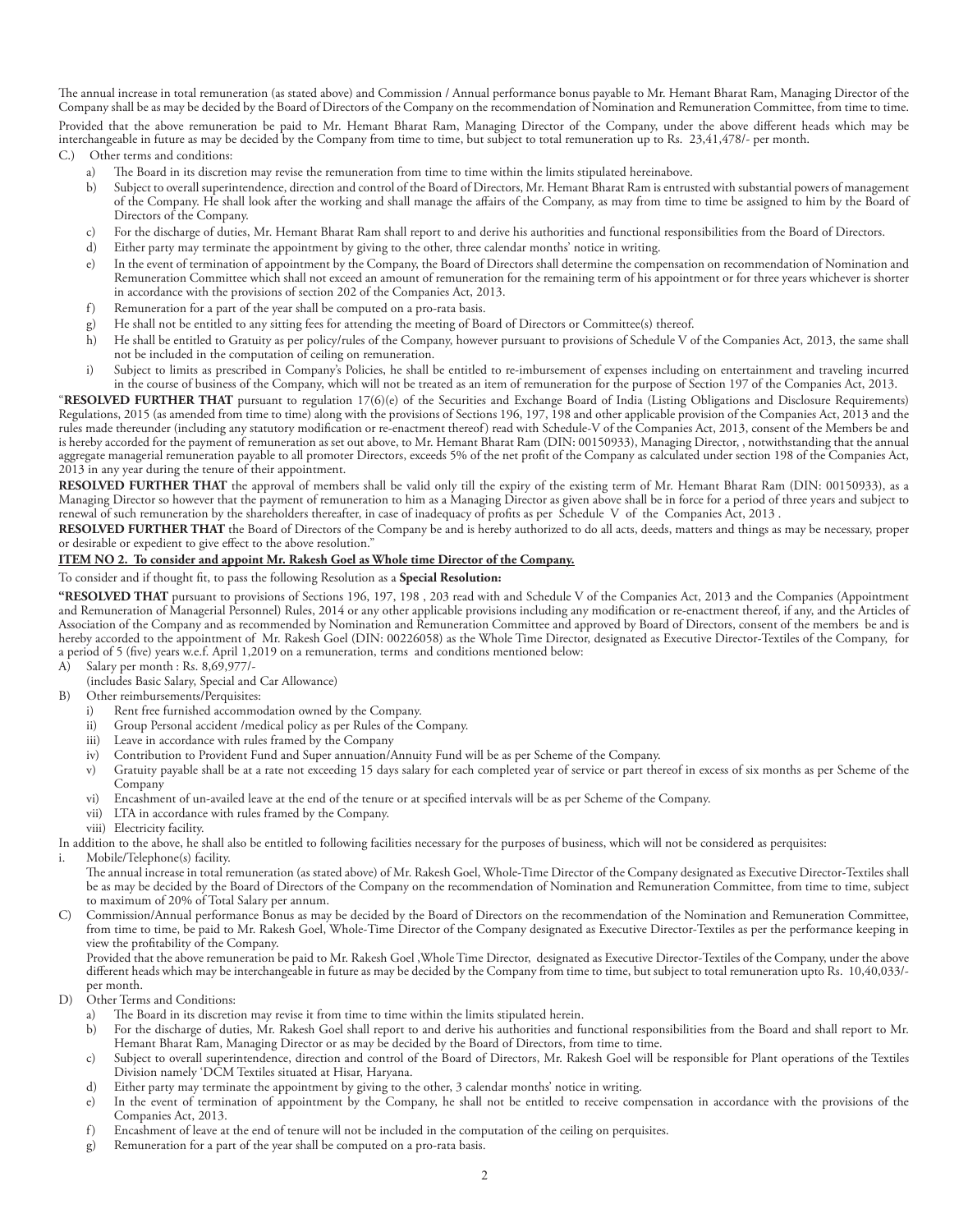- h) Perquisites shall be evaluated at actual cost or if the cost is not ascertainable the same shall be valued as per Income Tax Rules.
- i) He shall not be entitled to any sitting fees for attending the meeting(s) of Board of Directors or Committee(s) thereof of the Company.
- j) For the purposes of retirement benefits like Gratuity, Provident Fund etc., the service of Mr. Rakesh Goel, Whole-Time Director designated as Executive Director-Textiles will be considered in continuation of service from the date of his joining with the Company.

**"RESOLVED FURTHER THAT,** pursuant to the provisions of Sections 196, 197, 198 and other applicable provision of the Companies Act, 2013 and the rules made thereunder (including any statutory modification or re-enactment thereof) read with Schedule-V of the Companies Act, 2013, consent of the Members be and is hereby accorded for payment of remuneration as set out above to Mr. Rakesh Goel ( DIN: 00226058) as the Whole Time Director, designated as Executive Director-Textiles of the Company, as minimum remuneration, notwithstanding that the annual aggregate remuneration payable to him exceeds 5% of the net profit of the Company as calculated under section 198 of the Act in any year during the tenure of his appointment.

**RESOLVED FURTHER THAT** the payment of remuneration as given above shall be in force for a period of three years and subject to renewal of such remuneration by the shareholders thereafter, in case of inadequacy of profits as per Schedule V of the Companies Act, 2013.

**RESOLVED FURTHER THAT** the Board of Directors of the Company be and is hereby authorized to do all acts, deeds, matters and things as may be necessary, proper or desirable or expedient to give effect to the above resolution."

#### **ITEM No 3. To Consider and appoint Dr Vinay Bharat Ram as a Whole time Director.**

#### To consider and if thought fit, to pass the following Resolution as a **Special Resolution:**

**"RESOLVED THAT** pursuant to provisions of Sections 196, 197, 198 , 203 read with and Schedule V of the Companies Act, 2013 and the Companies (Appointment and Remuneration of Managerial Personnel) Rules, 2014 or any other applicable provisions including any modification or re-enactment thereof, if any, and the Articles of Association of the Company and as proposed by the Board of Directors on recommendation of the Nomination and Remuneration Committee, approval of the members be and is hereby accorded to the appointment of Dr Vinay Bharat Ram (DIN: 00052826) as a Whole time Director of the Company for a period of three (3) years effective from the next date on which this resolution is approved by the members, whose period of office shall be liable to determination by retirement by rotation , on a remuneration, terms and conditions mentioned below:

- A) Basic Salary per month : Rs. 125,000/-
- B) Other reimbursements/Perquisites:
	- i) Company Leased House / House Rent Allowance upto Rs. 325,000/- p.m.
	- ii) Medical Allowances / expenses for self and family at actuals as per Rules of the Company upto Rs. 60,000/- per annum.
		- iii) Water & Electricity Facility as per actual subject to maximum Rs. 30,000/- p.m.

In addition to the above, he shall also be entitled to following facilities necessary for the purposes of business, which will not be considered as perquisites:

Company maintained car(s) with driver(s);

However, for the personal use of car, the amount equivalent to the perquisite value of the car(s) as per Income Tax Act shall be recovered from him.

Provided that the above remuneration be paid to Dr Vinay Bharat Ram, Whole time Director of the Company, under the above different heads which may be interchangeable in future as may be decided by the Company from time to time, but subject to total remuneration up to Rs. 7,00,000/- per month.

- C.) Other terms and conditions:
	- a) The Board in its discretion may revise the remuneration from time to time within the limits stipulated hereinabove.
	- b) Subject to overall superintendence, direction and control of the Board of Directors, Dr.Vinay Bharat Ram is entrusted with substantial powers of management of the Company. He shall look after the working and shall manage the affairs of the Company, as may from time to time be assigned to him by the Board of Directors of the Company.
	- c) For the discharge of duties, Dr.Vinay Bharat Ram shall report to and derive his authorities and functional responsibilities from the Board of Directors.
	- d) Either party may terminate the appointment by giving to the other, three calendar months' notice in writing.
	- e) In the event of termination of appointment by the Company, the Board of Directors shall determine the compensation on recommendation of Nomination and Remuneration Committee which shall not exceed an amount of remuneration for the remaining term of his appointment or for three years whichever is shorter in accordance with the provisions of section 202 of the Companies Act, 2013.
	- f) Remuneration for a part of the year shall be computed on a pro-rata basis.
	- g) He shall not be entitled to any sitting fees for attending the meeting of Board of Directors or Committee(s) thereof.

h) Subject to limits as prescribed in Company's policies, he shall be entitled to re-imbursement of expenses including on entertainment and travelling incurred in the course of business of the Company, which will not be treated as an item of remuneration for the purpose of section 197 of the Companies Act,2013.

**"RESOLVED FURTHER THAT,** pursuant to regulation 17(6)(e) of the Securities and Exchange Board of India (Listing Obligations and Disclosure Requirements) Regulations, 2015 ( as amended from time to time) along with the provisions of Sections 196, 197, 198 and other applicable provision of the Companies Act, 2013 and the rules made thereunder (including any statutory modification or re-enactment thereof) read with Schedule-V of the Companies Act, 2013, consent of the Members be and is hereby accorded for the payment of remuneration as set out above, to Dr Vinay Bharat Ram (DIN: 00052826) , Whole time Director , notwithstanding that the annual aggregate managerial remuneration payable to all promoter Directors, exceeds 5% of the net profit of the Company as calculated under section 198 of the Companies Act, 2013 in any year during the tenure of their appointment.

**RESOLVED FURTHER THAT** the Board of Directors of the Company be and is hereby authorized to do all acts, deeds, matters and things as may be necessary, proper or desirable or expedient to give effect to the above resolution."

## **ITEM No. 4 To consider and approve the remuneration of the Cost Auditor of the Company for the Financial Year 2019-20.**

To consider and if thought fit, to pass the following Resolution as an **Ordinary Resolution:**

**"RESOLVED THAT** pursuant to the recommendation of the Audit Committee and approval of the Board of Directors of the Company, the appointment of M/s. KG Goyal & Associates Cost Accountants, Jaipur, as the Cost Auditor of the Company, to conduct the Cost Audit for the financial year to end on March 31, 2020 at a remuneration of Rs. 50,000/-(Rupees fifty thousand only) plus applicable taxes as may be applicable besides reimbursement of out of pocket expenses incurred by them in the conduct of such Audit, be and is hereby ratified and confirmed under section 148 of the Companies Act, 2013."

**RESOLVED FURTHER THAT** the Board of Directors of the Company be and is hereby authorized to do all acts, deeds, matters and things as may be necessary, proper or desirable or expedient to give effect to the above resolution."

#### **Registered Office:**

Vikrant Tower, 4, Rajendra Place, New Delhi – 110 008

Date: August 26, 2019 Place : New Delhi

**By order of the Board of Directors For DCM Nouvelle Limited**

**Kunal Agrawal** Company Secretary ACS-35213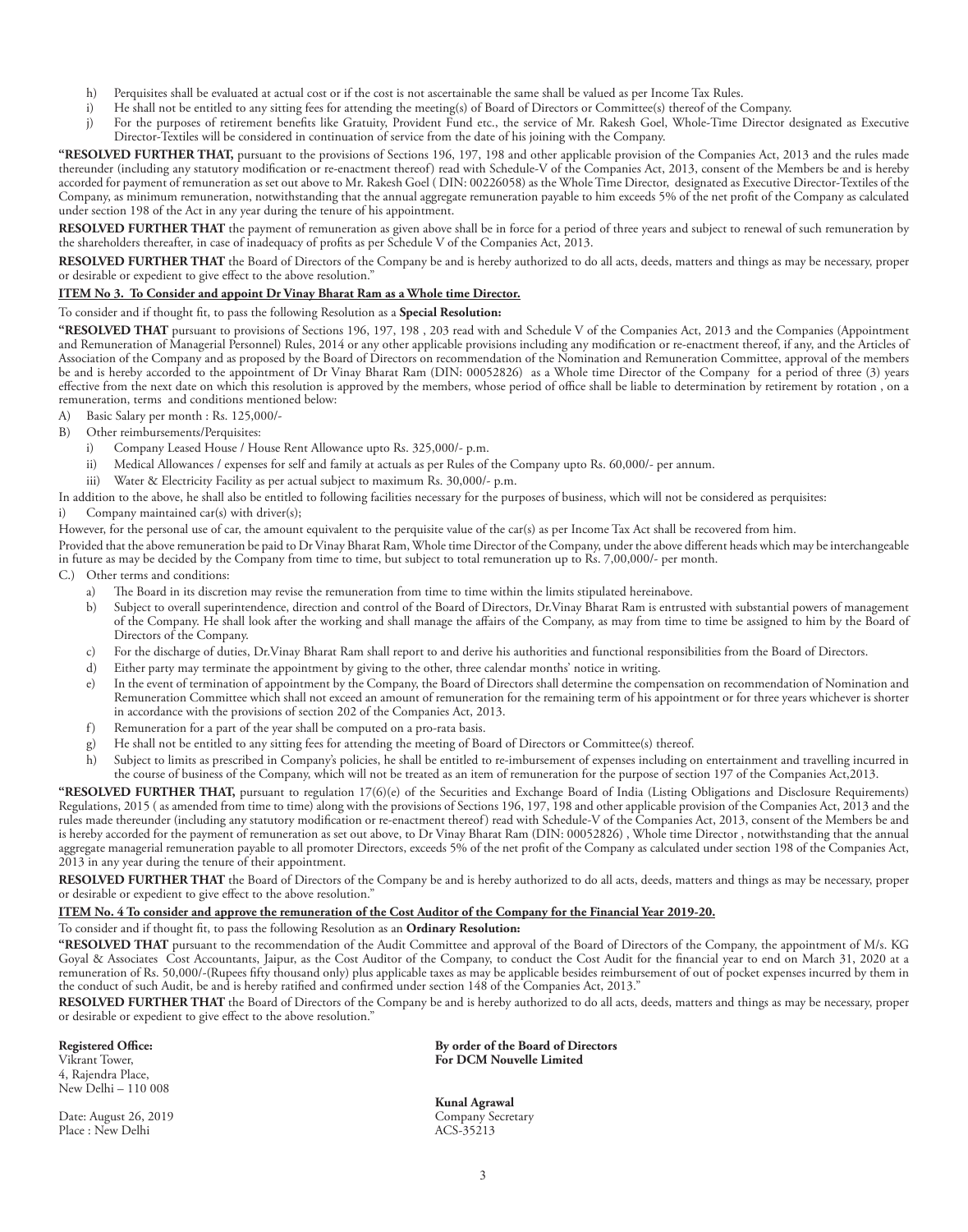#### **Notes:**

- 1. The Explanatory Statement pursuant to Section 102 of the Companies Act, 2013, with respect to the proposed Special Resolution and/ or Ordinary Resolution(s) are annexed hereto.
- 2. The Postal Ballot Notice along with Postal Ballot Form is being sent to all the Members of the Company, whose names appear in the Register of Members / List of Beneficial Owners as received from National Securities Depository Limited (NSDL) / Central Depository Services (India) Limited (CDSL) as on Friday August 23, 2019 and the voting rights shall also be reckoned on the paid-up value of shares registered in the name of the Member(s) as on the said cut-off date.
- 3. The Postal Ballot Notice along with Postal Ballot Form is being sent by email to those members who have registered their email addresses with their depository participants (in case of shares held in demat form) or with the Company's Registrar & Share Transfer Agent (in case of shares held in physical form). For members whose email IDs are not registered, physical copies are being sent by permitted mode along with a self-addressed postage-prepaid Business Reply Envelope (BRE).
- 4. Members can also download the Postal Ballot Form from the link https://evoting.karvy.com or www.dcmnvl.com; or seek a duplicate Postal Ballot Form from Skyline Financial Services Private Limited, D-153 A, First Floor, Okhla Industrial Area, Phase –I, New Delhi-110020, Tel: 011-41044923, Email:info@skylinerta.com.
- 5. Postal Ballot Form and the self-addressed postage-prepaid BRE are enclosed for use by the Member(s).
- 6. Only a Member holding shares as on the cut-off date is entitled to exercise his vote through e-voting / Postal Ballot and send it to the Scrutiniser at the address as mentioned in the postage-prepaid self-addressed BRE so as to reach the Scrutiniser on or before the close of working hours i.e. 5:00 pm on Monday, September 30, 2019.
- 7. The Board of Directors on August 26, 2019, has appointed Mrs. Pragnya Parimita Pradhan (Membership No. ACS 32778 and Certificate of Practice No. 12030) as Scrutiniser to receive and scrutinise the Postal Ballot Forms received from the Members and for conducting the Postal Ballot process in a fair and transparent manner.
- 8. Members can cast their vote online from Saturday, August 31, 2019 at 9.00 A.M. (IST) onwards) till Monday, September 30, 2019 at 5.00 P.M. (IST) as the e-voting module shall be disabled for voting by Karvy thereafter. No voting shall be allowed beyond 5:00 pm of Monday September 30, 2019. If you are voting through Postal Ballot Form (i.e. Physical Ballot), you are requested to carefully read the instructions included in this Notice and return it, duly completed and signed along with your assent (FOR) or dissent (AGAINST) in the attached self-addressed postage-prepaid BRE, so as to reach the Scrutiniser on or before the close of working hours i.e. 5:00 pm on Monday, September 30, 2019. Please note that if any Postal Ballot Form(s) received after that date, then it will be considered that no reply has been received.
- 9. If a Shareholder has voted through e-voting facility, he is not required to send the Postal Ballot Form. If a Shareholder votes through e-voting facility as well as cast their vote through the Postal Ballot Form, the votes cast through e-voting shall only be considered by the Scrutiniser and voting done by Postal Ballot will be treated as invalid.
- 10. The Scrutiniser, after completion of scrutiny, will submit her report to the Chairperson or the Managing Director or any other person as may be authorized by them in this regard, on Tuesday October 1, 2019. The result of the Postal Ballot will be announced by the Chairperson or the Managing Director or any other person as may be authorized by them in this regard, on Tuesday, October 1, 2019 by or before 5:00 p.m at the Company's Registered office at DCM Nouvelle Limited, 4<sup>th</sup> Floor, Rajendra Place, New Delhi-110008 . In addition to the results being communicated to National Stock Exchange of India Ltd. and BSE Limited, the results along with Scrutiniser's report will also be placed on Company's website i.e.www.dcmnvl.com and the website of NSDL i.e. https://evoting.karvy.com. The results along with the Scrutiniser's report shall also be displayed on the notice board at the Company's Registered office at New Delhi. If the proposed resolution is assented by requisite majority, it shall be deemed to have been duly passed on Monday, September 30, 2019 i.e. being the last date of receiving postal ballot forms and e-voting.
- 11. All relevant documents are available for inspection of the members at the Company's Registered Office on any working day (except Saturdays, Sundays and National Holidays) between 10.00 am IST to 4.00 pm IST upto Monday, September 30, 2019.
- 12. Please read carefully the steps for "Procedure / Instructions for e-voting" and Casting of Vote by Postal Ballot Form which are enumerated herein.
	- **(A) Voting through physical Postal Ballot Form:**
		- i. A shareholder desiring to exercise vote by postal ballot may complete this Postal ballot form and send it to the Scrutinizer in the attached self-addressed envelope. Postage will be borne by the Company.
			- However, envelopes containing postal ballot, if sent by any other mode at the expense of the registered shareholder will also be accepted.
		- ii. Voting Rights: Shareholders holding equity shares shall have one vote per share as shown against their holding.
		- iii. The self-addressed envelope contains the address of the Scrutinizer appointed by the Board of Directors.
		- Postal ballot form should be completed and signed by the shareholder. In case of joint holding, this form should be completed and signed (as per the specimen signature registered with the Company) by the first named shareholder and in his absence, by the next named shareholder.
		- v. Unsigned postal ballot or incomplete postal ballot forms will be rejected.
		- vi. Duly signed Postal Ballot Form should reach the Scrutinizer **not later than 5.00 PM**, (IST) on Monday**, September 30, 2019.** All postal ballot forms received after this date will be strictly treated as if, reply from such shareholder has not been received.
		- vii. A shareholder may request for a duplicate postal ballot form, if so required. However, the duly filled in duplicate postal ballot form should reach the Scrutinizer not later than the date specified at Point No. 6. (Above this point).
		- viii. Voting rights shall be reckoned on the paid up value of the shares registered in the name of the shareholder on the cut-off date i.e. **Friday, August 23,2019.**
		- ix. In case of shares held by companies, trusts, societies etc. the duly filled in postal ballot form should be accompanied by a certified true copy of the appropriate Resolution.
		- In case of the postal ballot is signed by the holder of power of attorney with reference to the power of attorney registered with the Company should be mentioned in the postal ballot form. In case a postal ballot form has been signed by an authorized representative of a body corporate, a certified copy of the relevant authorization to vote on the postal ballot should accompany the postal ballot form. Where the postal ballot form has been signed by a representative of the President of India or of the Governor of a State, a certified copy of the nomination should accompany the postal ballot form.
		- Shareholders are requested not to send any other paper along with the postal ballot form in the enclosed self-addressed postage prepaid envelope in as much as all such envelopes will be sent to the Scrutinizer and any extraneous paper found in such envelope would be destroyed by the Scrutinizer.

#### **(B) Remote e-voting facility:**

In compliance with the provisions of Section 108 and 110 of the Companies Act, 2013, read with rule 20 and 22 of the Companies (Management and Administration) Rules, 2014, substituted by Companies (Management and Administration) Rules, 2015 and as per Regulation 44 of the SEBI (Listing Obligations and Disclosure Requirements) Regulations, 2015 ("SEBI Listing Regulations") the Company is providing e-voting facility through Karvy Fintech Private Limited as an alternative, for its Shareholders to enable them to cast their vote electronically instead of dispatching physical postal ballot form. The instructions for members for voting electronically are as under: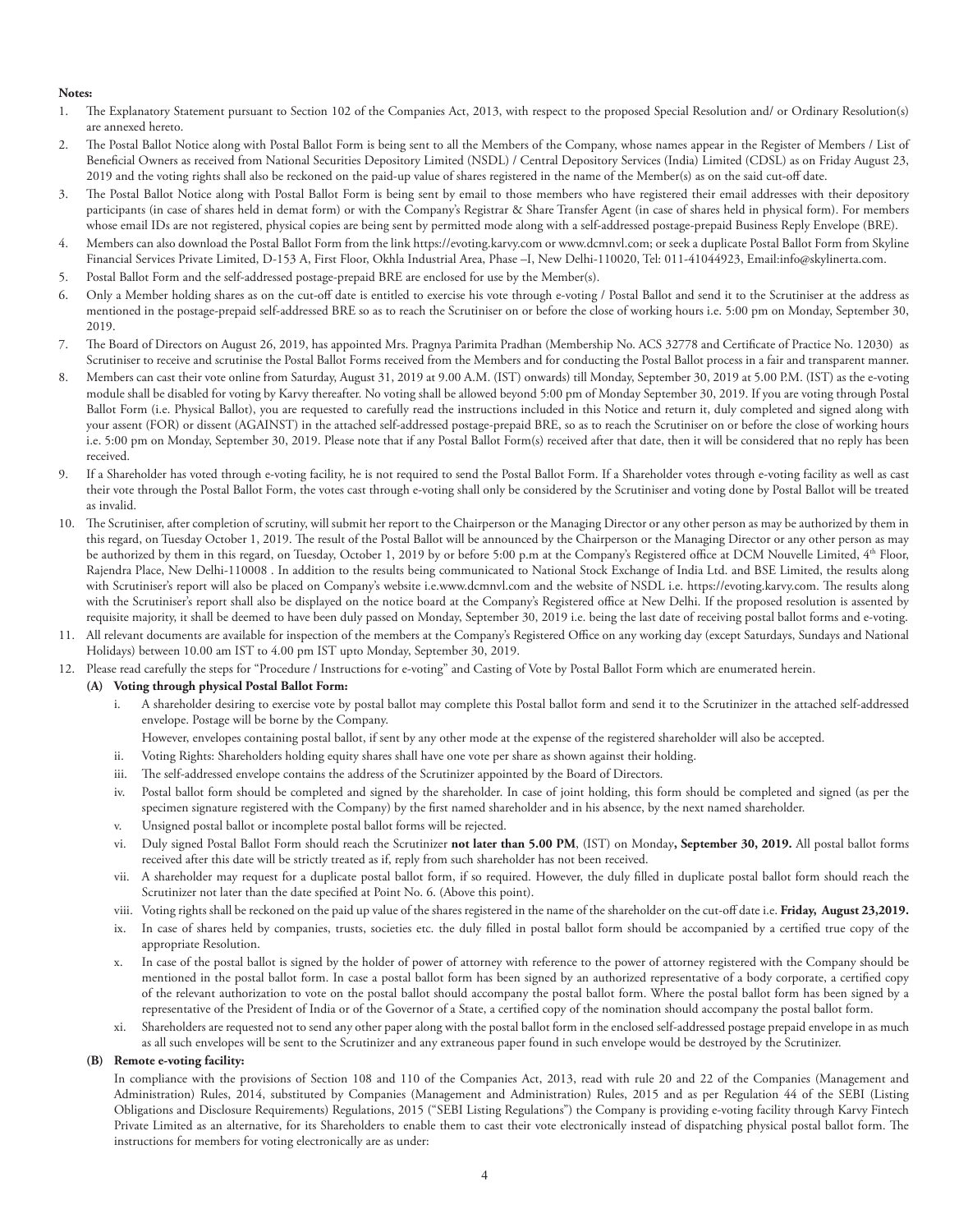#### **Instruction relating to remote e-voting are as under:**

a) Visit the E-voting website of Karvy, open web browser by typing the following URL: **evoting.karvy.com** either on a Personal Computer or on a mobile. Enter the login credentials (i.e.User ID and password). In case of physical folio, User ID will be EVEN (E-Voting Event Number) followed by folio number. In case of Demat account, User ID will be your DP ID and Client ID.

However, if you are already registered with Karvy for e-voting, you can use your existing User ID and password for casting your vote.

- b) Members can cast their vote online from: **on Saturday August 31, 2019 at 9.00 A.M.(IST) till Monday, September 30, 2019, at 5.00 P.M. (IST).**
- c) After entering these details appropriately, click on "LOGIN".
- d) Members holding shares in Demat / Physical form will now reach Password Change menu wherein they are required to mandatorily change their login password in the new password field. Change the password with new password of your choice with minimum 8 characters consisting of at least one upper case (A-Z), one lower case (a-z), one numeric value (0-9) and a special character. Kindly note that this password can be used by the Demat holders for voting for Resolution(s) of any other Company on which they are eligible to vote, provided that Company opts for e-voting through Karvy Fintech Private Limited e-voting platform. System will prompt you to change your password and update any contact details like mobile, email id etc. on 1st login. Note the new password. It is strongly recommended not to share your password with any other person and take utmost care to keep your password confidential.
	- i. You need to login again with the new credentials.
	- ii. Select "EVENT" i.e. DCM Nouvelle Limited.
	- iii. Now you are ready for e-voting as Cast Vote page opens.
	- iv. Cast your vote by selecting appropriate option and click on "Submit" and also "Confirm" when prompted.
	- v. Upon confirmation, the message "Vote cast successfully" will be displayed.
	- vi. Once you have voted on the resolution, you will not be allowed to modify your vote.
- e) On the voting page, you will see Resolution Description and against the same the option 'FOR/ AGAINST/ABSTAIN' for voting. Enter the number of shares (which represents number of votes) under 'FOR/AGAINST/ABSTAIN'.
- f) Institutional member (i.e. other than individuals, HUF, NRI etc.) are required to send scanned copy (PDF/ JPG Format) of the relevant Power of Attorney/ Board Resolution / Authority letter etc., together with attested specimen signature of the duly authorized signatory(ies) who are authorized to vote, to the Scrutinizer through e-mail address **pragnyap.pradhan@gmail.com** with a copy to **evoting@karvy.com.** They may also upload the same in the e-voting module in their login. The scanned image of the above mentioned documents should be in the naming format "Corporate Name\_EVENT NO".
- g) In case forget the password then ,if, e-mail address or mobile number of the member is registered against Folio No. / DPID Client ID, then on the home page of https://evoting.karvy.com, the member may click "Forgot Password" and enter Folio No. or DPID Client ID and PAN to generate a password.
- h) In case of any query and/or grievance, in respect of voting by electronic means, Members may refer to the Help & Frequently Asked Questions (FAQs) and E-voting user manual available at the download section of https://evoting.karvy.com (Karvy Website) or contact Mr. D S Nagaraja, (Unit: DCM Nouvelle Limited) of Karvy Fintech Private Limited, Karvy Selenium Tower B, Plot 31-32, Gachibowli, Financial District, Nanakramguda, Hyderabad - 500 032 or at evoting@karvy.com or phone no. 040 – 6716 1518 or call Karvy's toll free No. 1-800-34-54-001 for any further clarifications. Members can also visit Help & FAQ's section available at Karvy's website **https://evoting@karvy.com.**

**Note: Members, who have not registered their e-mail addresses so far, are requested to register their e-mail addresses with the Company's RTA or Depository Participants(s) for receiving all communications including Annual Report, Notices, Circular, etc., from the Company in electronic mode.**

## **ANNEXURE TO THE NOTICE**

#### **EXPLANATORY STATEMENT AS REQUIRED UNDER SECTION 102 OF THE COMPANIES ACT, 2013:**

#### **ITEM NO. 1**

Post implementation of the Scheme of Demerger and pursuant to the Articles of Association of the Company and upon the recommendation of the Nomination and Remuneration Committee, the Board of Directors at their meeting held on May 15, 2019, has appointed Mr. Hemant Bharat Ram as the Managing Director of the Company for a period of 5 (five) years effective from April 01, 2019 subject to the approval of members.

Keeping in view that Mr. Hemant Bharat Ram was associated with the erstwhile Textile Division of DCM Limited ("DCM") , its erstwhile holding company as a President (textiles) over a long period of time and was involved in its operations. Hence it would be in the interest of the Company to appoint Mr. Hemant Bharat Ram as a Managing Director of the Company.

In terms of Regulation 17 (6)(e) of Securities and Exchange Board of India (Listing Obligations and Disclosure Requirements) Regulations, 2015 ( as amended from time to time) ( " Listing Regulations"), the remuneration payable to Executive Directors who are promoters or member of promoter group, shall be subject to the approval of the shareholders by Special Resolution, if, the aggregate annual remuneration payable to such directors exceeds 5% of the net profits of the Company, as calculated under section 198 of the Act, where there is more than one such director. The approval given by the shareholders shall be valid only till the expiry of the term of such Director.

Mr. Hemant Bharat Ram, being an Executive Director and one of the promoters of the Company and in order to comply with the above said requirement, it is proposed to seek the approval of the members by way of special resolution.

The proposed remuneration is in line with the remuneration being paid to the Whole Time Directors/Managing Directors in the Industry for similar sized Companies. Further, the educational background, experience and job profile of Mr. Hemant Bharat Ram and the demand of the office of Managing Director justify his entitlement to the remuneration proposed as mentioned in item no. 1.

None of the directors, Key Managerial Personnel and their relatives except Mr. Hemant Bharat Ram himself and Dr. Vinay Bharat Ram, father of Mr. Hemant Bharat Ram is interested or concerned, financially or otherwise, in the aforesaid resolutions as set out under item no. 1

Disclosures under Regulation 36(3) of the SEBI (Listing Obligations and Disclosure Requirements) Regulations, 2015 (Listing Regulations), and Secretarial Standard (SS2) issued by the Institute of Company Secretaries of India forms part of this notice are appended.

The information required to be disclosed in the explanatory statement to the Notice as per item (iv) to third proviso of Section II of Part II of Schedule V of the Companies Act, 2013 forms part of this notice and are appended.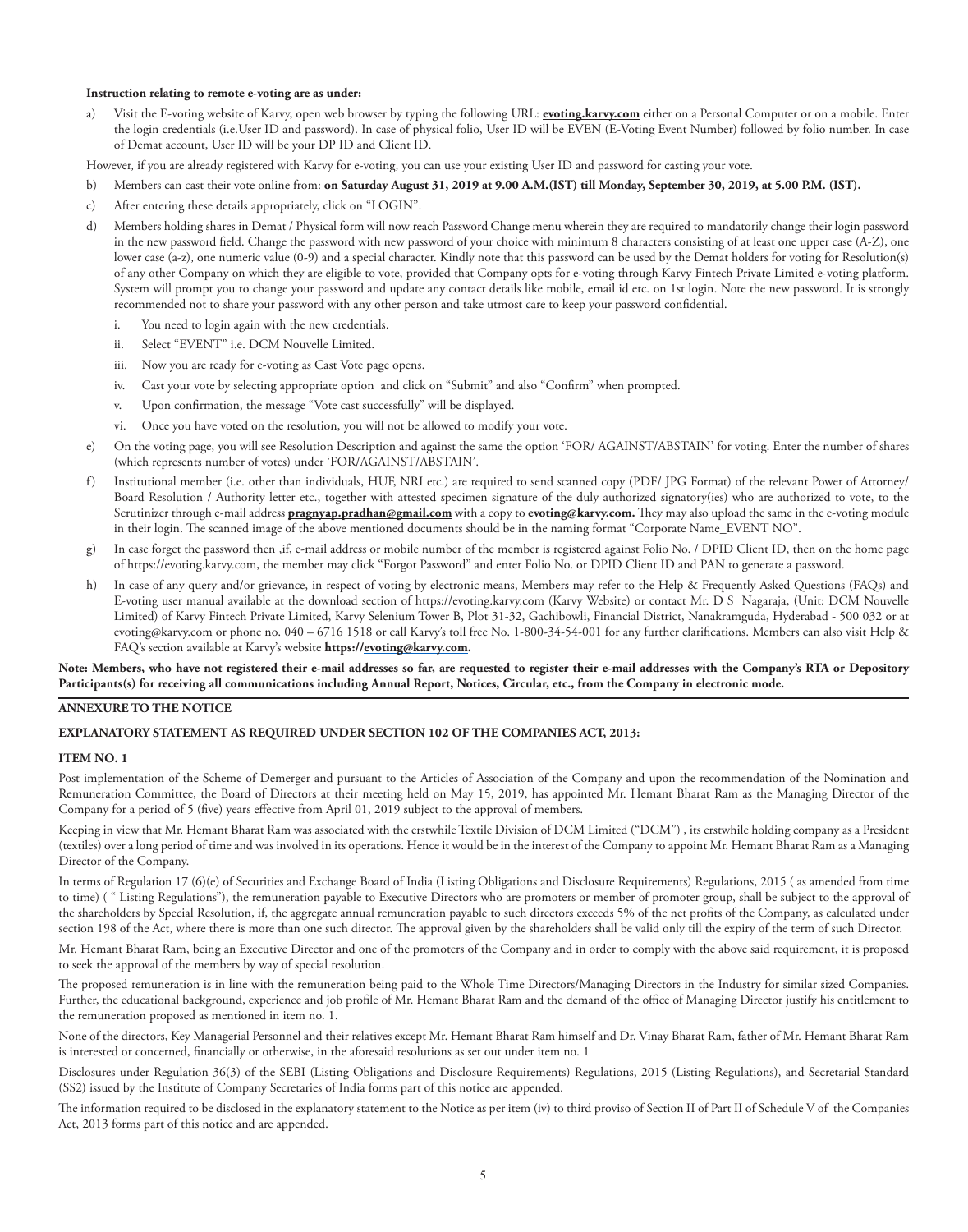This explanatory statement may also be read and treated as disclosure in compliance with the requirements of Section 190 of the Companies Act, 2013.

The Board of Directors recommends the resolution as set out under item no. 1 of this Notice for the approval of members of the Company.

#### **ITEM NO. 2**

Post to the Scheme of Demerger and pursuant to Articles of Association of the Company and upon the recommendation of the Nomination and Remuneration Committee, the Board of Directors in the meeting held on May 15, 2019, has appointed Mr. Rakesh Goel as the Whole time Director, Designated as an Executive Director-Textiles of the Company for a period of 5 (five) years effective from April 01, 2019 subject to the approval of shareholders.

Keeping in view that Mr Rakesh Goel was associated with the erstwhile Textile Division of DCM Limited, its erstwhile holding company over a long period of time and was involved in managing the key affairs of DCM Textile at Hisar, hence it would be in the interest of the Company to appoint Mr. Rakesh Goel as a Whole time Director, designated as an Executive Director- Textiles of the Company.

The proposed remuneration is in line with the remuneration being paid to the Whole Time Directors in the Industry for similar sized Companies. Further, the educational background, experience and job profile of Mr Rakesh Goel and the demand of the office of Whole Time Director justify his entitlement to the remuneration proposed as mentioned in Item no. 2.

None of the directors, Key managerial personnel and their relatives, except Mr. Rakesh Goel, being the appointee, is interested or concerned, financially or otherwise, in the aforesaid resolution as set out under item no. 2

Disclosures under Regulation 36(3) of the SEBI (Listing Obligations and Disclosure Requirements) Regulations, 2015 (Listing Regulations), and Secretarial Standard (SS2) issued by the Institute of Company Secretaries of India forms part of this notice are appended.

The information required to be disclosed in the explanatory statement to the Notice as per item (iv) to third proviso of Section II of Part II of Schedule V of the Companies Act, 2013 forms part of the Notice and are appended.

This explanatory statement may also be read and treated as disclosure in compliance with the requirements of Section 190 of the Companies Act, 2013.

The Board of Directors recommends the resolution as set out under item no. 2 of this Notice for the approval of members of the Company.

#### **ITEM NO. 3**

The Nomination and Remuneration Committee and the Board of Directors in their meeting held on Monday, August 26, 2019, have proposed the appointment of Dr Vinay Bharat Ram (DIN: 00052826) as a Whole time Director of the Company for a period of three (3) years effective from the next date on which this resolution set out at item no 3 is approved by the members.

Dr. Vinay Bharat Ram is more than 70 years of age , it is proposed to seek the members' approval for the appointment of Dr. Vinay Bharat Ram, as a whole time Director of the Company, by way of Special Resolution, as required under Part-I of Schedule V and sub-section (3) of Section 196 of the Companies Act, 2013.

Keeping in view that Dr. Vinay Bharat Ram has a rich and varied experience in the Industry and has been involved in the operations of the DCM Textiles, a division of DCM Limited, the erstwhile holding company of DCM Nouvelle Limited over a long period of time, hence it would be in the interest of the Company to appoint Dr. Vinay Bharat Ram as Whole time Director of the Company.

None of the directors, Key managerial personnel and their relatives except Dr. Vinay Bharat Ram and Mr. Hemant Bharat Ram, son of Dr. Vinay Bharat Ram, is interested or concerned, financially or otherwise, in the aforesaid resolution as set out under item no 3.

Disclosures under Regulation 36(3) of the SEBI (Listing Obligations and Disclosure Requirements) Regulations, 2015 (Listing Regulations), and Secretarial Standards (SS2) issued by the Institute of Company Secretaries of India forms part of this Notice are appended.

The information required to be disclosed in the explanatory statement to the Notice as per item (iv) to third proviso of Section II of Part II of Schedule V of the Companies Act, 2013 forms part of the Notice and are appended.

This explanatory statement may also be read and treated as disclosure in compliance with the requirements of Section 190 of the Companies Act, 2013.

The Board of Directors recommends the resolution as set out under item no. 3 of this Notice for the approval of members of the Company.

#### **ITEM NO. 4**

The Board of Directors of the Company, on recommendation of the Audit Committee, at the meeting held on June 04, 2019 has appointed M/s. KG Goyal & Associates, Cost Accountants, Jaipur as Cost Auditors for the financial year to end on March 31, 2020 at a remuneration of Rs. 50,000/- (Rupees fifty thousand only) plus applicable taxes as may be applicable besides reimbursement of out of pocket expenses incurred by them in the conduct of such Audit.

In accordance with the provisions of Section 148(3) of the Companies Act, 2013 read with Companies (Audit and Auditors) Rules, 2014 and the Companies (Cost Records &; Audit), Rules, 2014, the remuneration payable to the Cost Auditor is to be ratified by the Members of the Company. Accordingly, the Members are requested to ratify the remuneration payable to the Cost Auditors to conduct the cost audit for the Financial Year 2019-20.

 Accordingly, consent of the members is sought for passing an ordinary resolution as set out at Item No. 4 of the Notice for ratification of the remuneration payable to the cost auditors for the financial year to end on March 31, 2020.

The Board of Directors recommends the resolution as set out under item no. 4 of this Notice for the approval of members of the Company.

None of the directors, Key managerial personnel and their relatives are interested or concerned, financially or otherwise, in the aforesaid resolution as set out under item no 4.

## **Registered Office:**

Vikrant Tower, 4, Rajendra Place, New Delhi – 110 008

Date: August 26, 2019 Place : New Delhi

**By order of the Board of Directors For DCM Nouvelle Limited**

**Kunal Agrawal** Company Secretary ACS-35213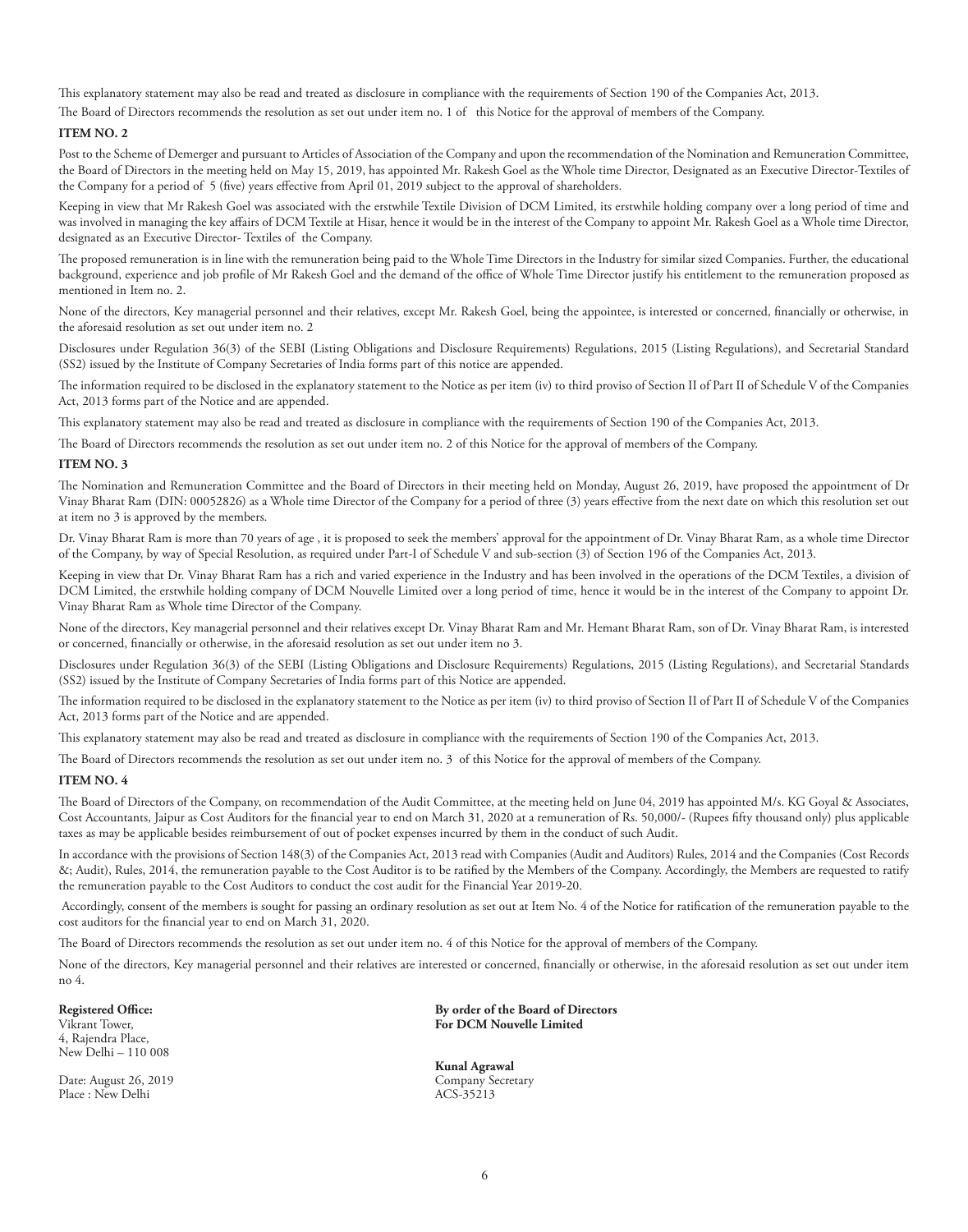|                                                                                                                                 | Disclosures under Regulation 36(3) of SEBI-LODR and Secretarial Standards on general meetings SS-2 of ICSI                                                                                      |                                                                                                                                                    |                                                                                                                                                                                                                                                                                                                                                                                                                                                                                                      |
|---------------------------------------------------------------------------------------------------------------------------------|-------------------------------------------------------------------------------------------------------------------------------------------------------------------------------------------------|----------------------------------------------------------------------------------------------------------------------------------------------------|------------------------------------------------------------------------------------------------------------------------------------------------------------------------------------------------------------------------------------------------------------------------------------------------------------------------------------------------------------------------------------------------------------------------------------------------------------------------------------------------------|
| Name of the Director                                                                                                            | Mr Hemant Bharat Ram                                                                                                                                                                            | Mr Rakesh Goel                                                                                                                                     | Dr Vinay Bharat Ram                                                                                                                                                                                                                                                                                                                                                                                                                                                                                  |
| Age                                                                                                                             | 53                                                                                                                                                                                              | S                                                                                                                                                  | 83                                                                                                                                                                                                                                                                                                                                                                                                                                                                                                   |
| Ë                                                                                                                               | 00150933                                                                                                                                                                                        | 00226058                                                                                                                                           | 00052826                                                                                                                                                                                                                                                                                                                                                                                                                                                                                             |
| specific functional areas) / Brief<br>Experience (including expertise in<br>Resume                                              |                                                                                                                                                                                                 | Please refer the Explanatory Statement which forms part of the Notice of the Postal ballot                                                         |                                                                                                                                                                                                                                                                                                                                                                                                                                                                                                      |
| Shareholding in the Company                                                                                                     | 90,50,926 equity shares of Rs. 10 each comprising<br>48.46% of paid up capital                                                                                                                  | Ë                                                                                                                                                  | Ë                                                                                                                                                                                                                                                                                                                                                                                                                                                                                                    |
| Qualifications                                                                                                                  | B.S. (Math & Comp. Science), MS (IA)                                                                                                                                                            | M.B.A.                                                                                                                                             | B.A from University of Delhi , MBA from Michigan<br>University, MDP from Harvard Business School and Ph.D<br>in Economics from the University of Delhi.                                                                                                                                                                                                                                                                                                                                              |
| Relationship with other Directors/<br>Key Managerial Personnel                                                                  | Son of Dr Vinay Bharat Ram                                                                                                                                                                      | None                                                                                                                                               | Father of Mr Hemant Bharat Ram                                                                                                                                                                                                                                                                                                                                                                                                                                                                       |
| Date of first appointment on the<br>Board.                                                                                      | irector effective from April<br>He was holding directorship since inception but<br>appointed as Managing Di<br>1, 2019.                                                                         | He was appointed as Whole Time Director effective<br>from April 1, 2019                                                                            | if apporval of the members are accorded to the item no 3 of<br>Proposed to be appointed as Whole Time Director with<br>effect from the next date of approval(ie October 1, 2019),<br>this notice of postal ballot.                                                                                                                                                                                                                                                                                   |
| Directorship of other board                                                                                                     | 1. Confederation of Indian textile industry.<br>2. Lagniappe technologies private limited<br>4. Axial investments private limited<br>3. Juhi estates private limited.<br>5. The Delhi Golf club | 1. Lagniappe technologies private limited<br>2. D C M textiles limited                                                                             | 3. Aggresar leasing and finance Pvt ltd<br>4. Crescita enterprises private limited<br>2. Purearth infrastructure limited<br>1. D C M limited                                                                                                                                                                                                                                                                                                                                                         |
| Membership / Chairmanship of<br>Audit Committee and Stakeholders<br>Committees of other Boards (only<br>Relationship Committee) | None                                                                                                                                                                                            | None                                                                                                                                               | None                                                                                                                                                                                                                                                                                                                                                                                                                                                                                                 |
| Remuneration sought to be paid                                                                                                  | As mentioned in the Resolution proposed at item no 1                                                                                                                                            | As mentioned in the Resolution proposed at item<br>$_{\rm no\,2}$                                                                                  | As mentioned in the Resolution proposed at item no 3                                                                                                                                                                                                                                                                                                                                                                                                                                                 |
| Ŧ.<br>drawn,<br>last<br>Remuneration<br>applicable.                                                                             | Not Applicable                                                                                                                                                                                  | Not Applicable                                                                                                                                     | Not Applicable                                                                                                                                                                                                                                                                                                                                                                                                                                                                                       |
| appointment along with details of<br>remuneration sought to be paid<br>conditions<br>and<br>Terms                               | of   As set out in the Special Resolution at Item No. 1                                                                                                                                         | As set out in the Special Resolution at Item No. 2                                                                                                 | As set out in the Special Resolution at Item No. 3                                                                                                                                                                                                                                                                                                                                                                                                                                                   |
| Board attended during the curent<br>The number of Meetings of the<br>EY.                                                        | $\circ$                                                                                                                                                                                         | 5                                                                                                                                                  | Not Applicable                                                                                                                                                                                                                                                                                                                                                                                                                                                                                       |
|                                                                                                                                 | Information as required under item (iv) to third proviso of Section II of Part II of Schedule V of the Companies Act, 2013                                                                      |                                                                                                                                                    |                                                                                                                                                                                                                                                                                                                                                                                                                                                                                                      |
| Nature of Industry                                                                                                              |                                                                                                                                                                                                 | The Company is engaged in the manufacturing of cotton yarn.                                                                                        |                                                                                                                                                                                                                                                                                                                                                                                                                                                                                                      |
| commercial<br>date<br>expected<br>of<br>commencement<br>ö<br>production<br>ზ.<br>Date                                           | $\overline{\mathbf{f}}$                                                                                                                                                                         |                                                                                                                                                    | DCM Nouvelle Limited, the Company, through its Textile Division (transfered to the Company pursuant to the Scheme of Arrangement approved by NCLT, Delhi<br>on May 1, 2019 effective from April 1, 2019 (appointed date) being implemented from May 13, 2019 ) is engaged in business of cotton yarn manufacturing having an<br>installed capacity of 1,15,048 spindles. The plant is located at Hisar, Haryana. The Company is highly focused on exports with around 60% turnover in export market. |
| date of commencement of activities<br>In case of new companies, expected                                                        |                                                                                                                                                                                                 |                                                                                                                                                    |                                                                                                                                                                                                                                                                                                                                                                                                                                                                                                      |
| as per project approved by financial<br>.s<br>appearing<br>institutions                                                         | $\mathbf{d}$                                                                                                                                                                                    | Not Applicable                                                                                                                                     |                                                                                                                                                                                                                                                                                                                                                                                                                                                                                                      |
| prospectus:                                                                                                                     |                                                                                                                                                                                                 |                                                                                                                                                    |                                                                                                                                                                                                                                                                                                                                                                                                                                                                                                      |
| given indicators:                                                                                                               |                                                                                                                                                                                                 | pursuant to the Scheme of Arrangement approved by NCLT, Delhi on May 1, 2019. In view of the same, the past financial performance is not relevant. | Financial Performance based on the   The Company was incorporated on October 17, 2016 and was in nascent stage and acquired the textile operations from DCM Limited effective from April 1, 2019                                                                                                                                                                                                                                                                                                     |
| Foreign investments or collaborations,<br>if any.                                                                               |                                                                                                                                                                                                 | Ë                                                                                                                                                  |                                                                                                                                                                                                                                                                                                                                                                                                                                                                                                      |

 $\overline{7}$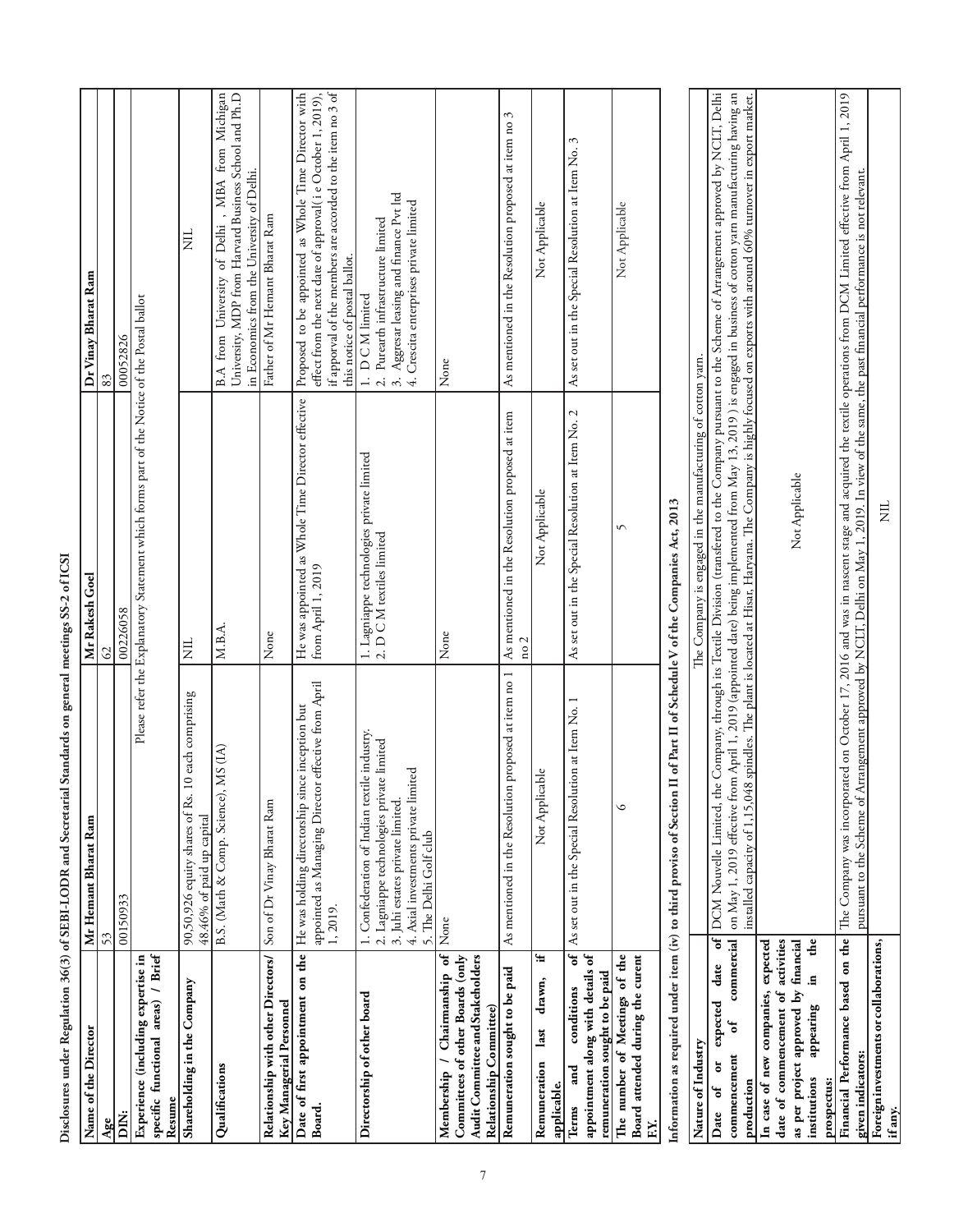| 2. INFORMATION ABOUT THE APPOINTEE:                                                                                            |                                                                                                                                                                                                                                                                                                                                                                                                                                                                                                                                                                                                                 |                                                                                                                                                                                                                                                                                                  |                                                                                                                                                                                                                                                                                                                                                                                                                                                                                                                                                                                                                                                                                                                                                                                      |
|--------------------------------------------------------------------------------------------------------------------------------|-----------------------------------------------------------------------------------------------------------------------------------------------------------------------------------------------------------------------------------------------------------------------------------------------------------------------------------------------------------------------------------------------------------------------------------------------------------------------------------------------------------------------------------------------------------------------------------------------------------------|--------------------------------------------------------------------------------------------------------------------------------------------------------------------------------------------------------------------------------------------------------------------------------------------------|--------------------------------------------------------------------------------------------------------------------------------------------------------------------------------------------------------------------------------------------------------------------------------------------------------------------------------------------------------------------------------------------------------------------------------------------------------------------------------------------------------------------------------------------------------------------------------------------------------------------------------------------------------------------------------------------------------------------------------------------------------------------------------------|
| Background<br>Details                                                                                                          | Mr. Hemant Bharat Ram hails from the pioneering<br>he holds a Master's degree in Industrial Administration<br>la Shri Ram, Dr. Bharat Ram<br>at the Carnegie Mellon University, Pittsburgh PA, USA,<br>and Dr. Vinay Bharat Ram of DCM Group. Educated<br>and a Bachelor's degree in Mathematics and Computer<br>industrialist family of Lal<br>Science.                                                                                                                                                                                                                                                        | Mr. Rakesh Goel is MBA from Punjab Agricultural Dr. Vinay Bharat Ram is educated from the University<br>University and has served various organizations at top<br>management level in a span of 4 decades of his career.<br>He served at HAFED for 10 years before joining DCM<br>Group in 1990. | Business School (MDP) and Ph.D in Economics<br>of Delhi (BA), Michigan University (MBA), Harvard<br>from the University of Delhi. He has wide industry<br>experience of around 53 years                                                                                                                                                                                                                                                                                                                                                                                                                                                                                                                                                                                              |
| Past Remuneration                                                                                                              | Hemant Bharat Ram had not<br>from the Company. However<br>he drew Rs 442.84 Lakhs during the financial year 2018-<br>drawn any remuneration<br>During the last year Mr.<br>19 from DCM Limited.                                                                                                                                                                                                                                                                                                                                                                                                                 | During the last year Mr. Rakesh Goel was not holding<br>Company. However he drew Rs 123.01 Lakhs during<br>any position and not drawn any remuneration from the<br>the financial year 2018-19 from DCM Limited.                                                                                  | During the last year Dr. Vinay Bharat Ram was<br>Rs 150.04 Lakhs during the financial year 2018-19<br>any<br>remuneration from the Company. However he drew<br>not holding any position and had not drawn<br>from DCM Limited.                                                                                                                                                                                                                                                                                                                                                                                                                                                                                                                                                       |
| Recognition or Awards                                                                                                          | None                                                                                                                                                                                                                                                                                                                                                                                                                                                                                                                                                                                                            | None                                                                                                                                                                                                                                                                                             | Entrepreneurship from the Ex-Prime Minister of<br>Nominated as Life Trustee of the Institute of<br>Recipient of the National Citizen's Award 1990 for<br>Recipient of the National Excellence Award for Art<br>Information<br>Ex- Member of the International Council of the<br>Honored and admired as member of the Textile<br>& Culture for 1996-97 from T.P. Jhunjhunwala<br>Club of Delhi,<br>Economic Growth, Delhi by Ex-Prime Minister<br>Chairman of the Governing Board of Population<br>ზ<br>of Harvard<br>Asia Society, New York, U.S.A<br>Association<br>Dr. Manmohan Singh<br>Association of India.<br>Foundation of India<br>1. Past President<br>Manufacturers<br>Technology<br>Foundation<br>India.<br>$\vec{r}$<br>3.<br>Ġ.<br>4.<br>5.<br>$\overline{\mathcal{C}}$ |
| Job Profile and his suitability                                                                                                |                                                                                                                                                                                                                                                                                                                                                                                                                                                                                                                                                                                                                 | Please refer the Explanatory Statement which forms part of the Notice of the Postal ballot                                                                                                                                                                                                       |                                                                                                                                                                                                                                                                                                                                                                                                                                                                                                                                                                                                                                                                                                                                                                                      |
| <b>Proposed Remuneration</b>                                                                                                   |                                                                                                                                                                                                                                                                                                                                                                                                                                                                                                                                                                                                                 | As set out in the Special resolution forming part of the Notice of Postal Ballot                                                                                                                                                                                                                 |                                                                                                                                                                                                                                                                                                                                                                                                                                                                                                                                                                                                                                                                                                                                                                                      |
| <b>Comparative Remuneration</b>                                                                                                |                                                                                                                                                                                                                                                                                                                                                                                                                                                                                                                                                                                                                 | Please refer the Explanatory Statement which forms part of the Notice of the Postal ballot                                                                                                                                                                                                       |                                                                                                                                                                                                                                                                                                                                                                                                                                                                                                                                                                                                                                                                                                                                                                                      |
| Pecuniary Relationship directly<br>or indirectly with the company,<br>managerial personnel; if any<br>or relationship with the | Mr Hemant Bharat Ram holds 90,50,926 equity shares<br>of Rs. 10 each in the Company. He is the son of Dr<br>Vinay Bharat Ram.                                                                                                                                                                                                                                                                                                                                                                                                                                                                                   | Mr Rakesh Goel does not hold any share in the Dr. Vinay Bharat Ram does not hold any Share in the<br>Company                                                                                                                                                                                     | Dr Vinay Bharat Ram is the father of Mr. Hemant<br>Bharat Ram<br>Company.                                                                                                                                                                                                                                                                                                                                                                                                                                                                                                                                                                                                                                                                                                            |
| III) OTHER INFORMATION                                                                                                         |                                                                                                                                                                                                                                                                                                                                                                                                                                                                                                                                                                                                                 |                                                                                                                                                                                                                                                                                                  |                                                                                                                                                                                                                                                                                                                                                                                                                                                                                                                                                                                                                                                                                                                                                                                      |
| Reasons of loss or inadequate<br>profits                                                                                       | The Company was incorporated on October 17, 2016 and was in nascent stage and acquired the textile operations from DCM Limited effective from April 1, 2019 pursuant<br>to the Scheme of Arrangement approved by NCLT, Delhi on May 1, 2019. In view of the same, the past financial performance is not relevant. The Company is in the<br>Business of Cotton Yarn manufacuring, which is a comodity and has a very volatile demand scenario. In view of the same, as a cautionary measure the Board sought apporval<br>of the members for the items set out at item number 1 to 3 of the postal ballot notice. |                                                                                                                                                                                                                                                                                                  |                                                                                                                                                                                                                                                                                                                                                                                                                                                                                                                                                                                                                                                                                                                                                                                      |
| Steps taken or proposed to be<br>taken for improvement                                                                         | • Continued focus to achieve improved quality standard, skill set improvement and enhancement of machine efficiencies for better productivity and cost effectiveness<br>The steps taken or proposed to be taken to improve the profitability inter-alia includes:                                                                                                                                                                                                                                                                                                                                               |                                                                                                                                                                                                                                                                                                  |                                                                                                                                                                                                                                                                                                                                                                                                                                                                                                                                                                                                                                                                                                                                                                                      |
|                                                                                                                                | · Various automation measures undertaken/to be undertaken to improve the productivity and cost reductions in the area of power, manpower and material cost.<br>· Better product mix /development of new items to match with the increased market dynamics to further increase the market share and better realization.<br>• Implementation of new TQM modules to further improve the overall efficiency.<br>across all areas of operations.                                                                                                                                                                     |                                                                                                                                                                                                                                                                                                  |                                                                                                                                                                                                                                                                                                                                                                                                                                                                                                                                                                                                                                                                                                                                                                                      |
| Expected increase in productivity<br>and profits in measurable terms                                                           | The series of steps taken/to be taken by the company would increase productivity and profits. With these measures the company would expect increase in sales as well as<br>cash accruals.                                                                                                                                                                                                                                                                                                                                                                                                                       |                                                                                                                                                                                                                                                                                                  |                                                                                                                                                                                                                                                                                                                                                                                                                                                                                                                                                                                                                                                                                                                                                                                      |

 $\overline{8}$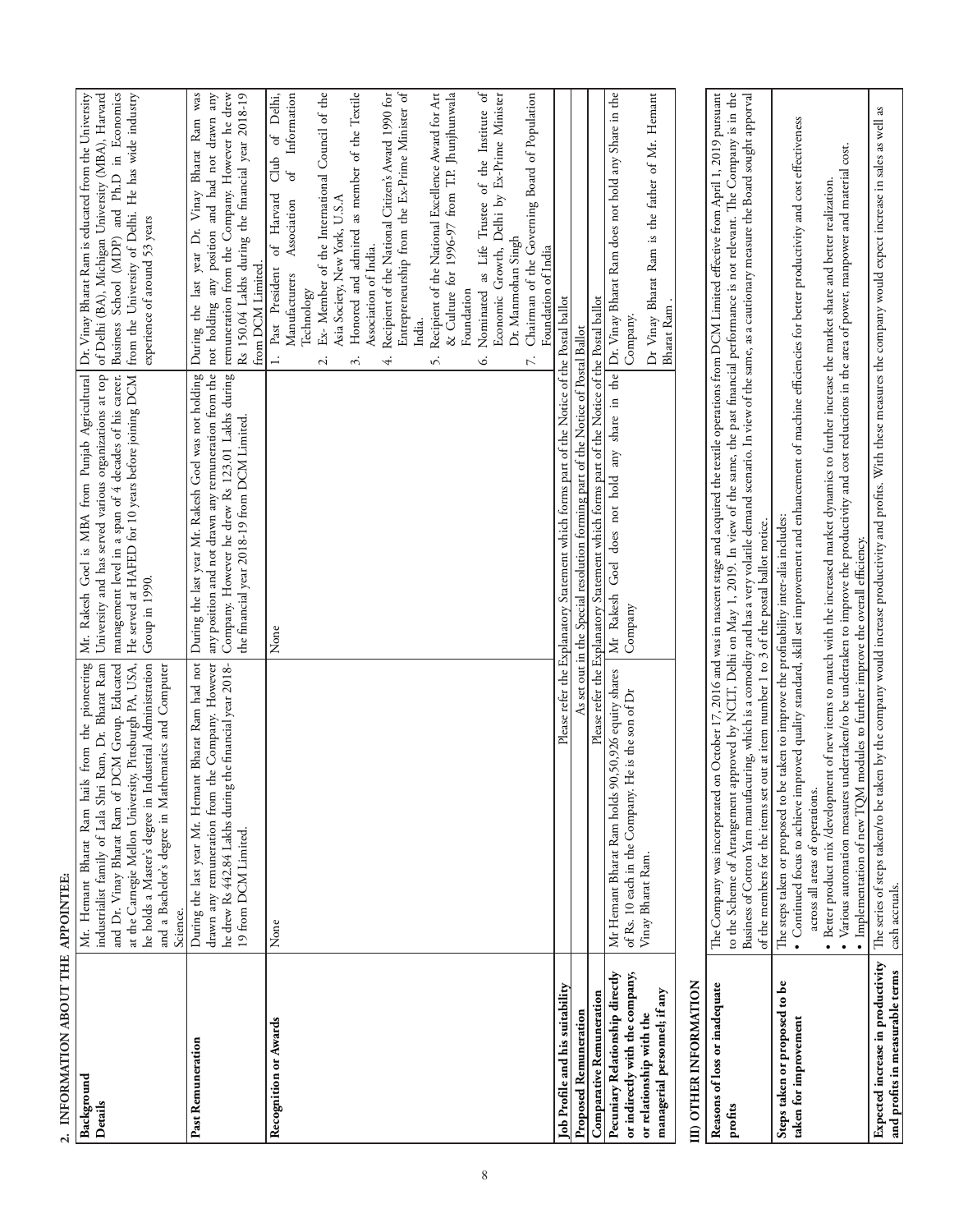# **DCM NOUVELLE LIMITED**

**Registered office: 407, Vikrant Tower, 04, Rajendra Place, New Delhi-110008 CIN: L17309DL2016PLC307204, Phone: 011-4501 3348. E-mail: dcmnouvelleltd@gmail.com, Website: www.dcmnvl.com**

# **POSTAL BALLOT FORM**

**(To be returned to the Scrutinizer of the Company)**

Serial No. :

- 1 Name & Registered Address : of the sole / first Shareholder
- 2. Name(s) of Joint Shareholder(s), : if any

3. Registered Folio No./ : DP I.D No./Client ID No.

4. No of Shares held :

I / We hereby exercise my/our vote in respect of the Special and /or Ordinary Resolution (s) to be passed through Postal Ballot for the business stated in the Notice of Postal Ballot dated August 26, 2019 issued by DCM Nouvelle Limited ("the Company") by sending my / our assent or dissent to the said Resolution (s) by placing tick mark ( $\checkmark$ ) at the appropriate box below:-

| <b>RESOLUTION</b><br>NO. | <b>DESCRIPTION OF RESOLUTION</b>                                                                                                                                                                           | No of Shares<br>held | I/We assent<br>/ to the<br><b>Resolution</b><br>(FOR) | I/We assent/to<br>the Resolution<br>(AGAINST) |
|--------------------------|------------------------------------------------------------------------------------------------------------------------------------------------------------------------------------------------------------|----------------------|-------------------------------------------------------|-----------------------------------------------|
|                          | <b>Special Resolution:</b> For Appointment of Mr.<br>Hemant Bharat Ram (DIN: 00150933) as a<br>Managing Director of the Company and to approve<br>his remuneration.                                        |                      |                                                       |                                               |
| $\mathfrak{p}$           | <b>Special Resolution:</b> For Appointment of Mr.<br>Rakesh Goel (DIN: 00226058) as a Whole time<br>Director of the Company, designated as Executive<br>Director-Textiles and to approve his remuneration. |                      |                                                       |                                               |
| 3                        | <b>Special Resolution:</b> For Appointment of<br>Dr. Vinay Bharat Ram (DIN: 00052826), as a Whole<br>time Director of the Company and to approve his<br>remuneration.                                      |                      |                                                       |                                               |
| 4                        | <b>Ordinary Resolution:</b> For approval of the<br>remuneration of the M/s. KG Goyal & Associates,<br>Cost Accountants, Jaipur, as Cost Auditors for the<br>financial year to end on March 31, 2020.       |                      |                                                       |                                               |

**Place:** 

**Date :**

**Signature of the Shareholder**

# **ELECTRONIC VOTING PARTICULARS**

**------------------------------------------------------------------------------ To cut here ------------------------------------------------------------------------------**

| <b>EVEN</b> | User ID | <b>PASSWORD/PIN</b> |
|-------------|---------|---------------------|
|             |         |                     |

Last date for receipt of Postal Ballot Form: Monday, September 30, 2019 **NOTE: PLEASE READ THE INSTRUCTIONS PRINTED OVERLEAF.**